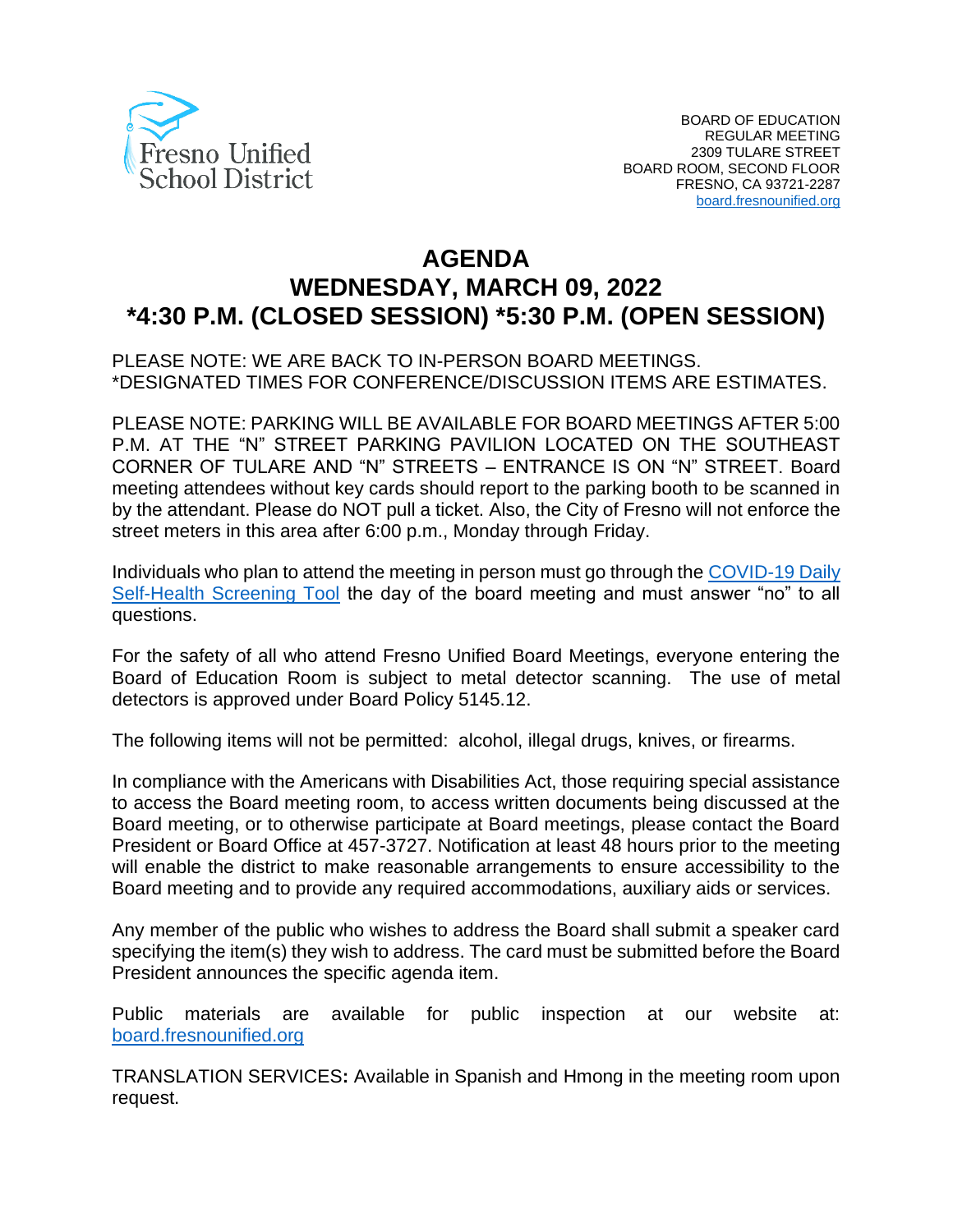# **\*4:30P.M**.

**CALL** Meeting to Order **OPPORTUNITY** for Public Comment on Closed Session Agenda Items **RECESS** for Closed Session to discuss the following**:**

- 1. Student Expulsions Pursuant to Education Code Section 35146.
- 2. Conference with Labor Negotiator (Government Code Section 54957.6); FUSD Negotiator(s): Paul Idsvoog; Employee Organizations(s): FTA, CSEA, Chapter 125, CSEA, Chapter 143, SEIU, Local 521, FASTA/SEIU, Local 521/CTW, CLC, Fresno Unified Building & Construction Trades/FTA; International Association of Machinists and Aerospace Workers (IAMAW), Unrepresented Employees: All Management, Confidential, and Supervisory Employees.
- 3. Public Employee Discipline/Dismissal/Release/Reassignment/Resignation.
- 4. Public Employment/Appointment (Government Code Section 54957).
	- a. Chief
	- b. Director
	- c. Executive Director
	- d. Principal
- 5. Conference with Legal Counsel Existing Litigation (Government Code Section 54956.9(d)(1)).
	- a. Potential Case (One)

**\*5:30 P.M., RECONVENE** and report action taken during Closed Session, if any.

# **PLEDGE OF ALLEGIANCE**

A staff member will lead the flag salute.

#### **HEAR Report from Superintendent**

#### **OPPORTUNITY for Public Comment on Consent Agenda Items**

**ALL CONSENT AGENDA** items are considered routine by the Board of Education and will be enacted by one motion. There will be no separate discussion of items unless a Board member so requests, in which event, the item(s) will be considered following approval of the Consent Agenda.

# **A. CONSENT AGENDA**

### **A-1, APPROVE Personnel List**

Included in the Board binders is the Personnel List, Appendix A, as submitted. The Superintendent recommends approval. Fiscal impact: There is no fiscal impact to the district at this time. Contact person: Paul Idsvoog, telephone 457-3548.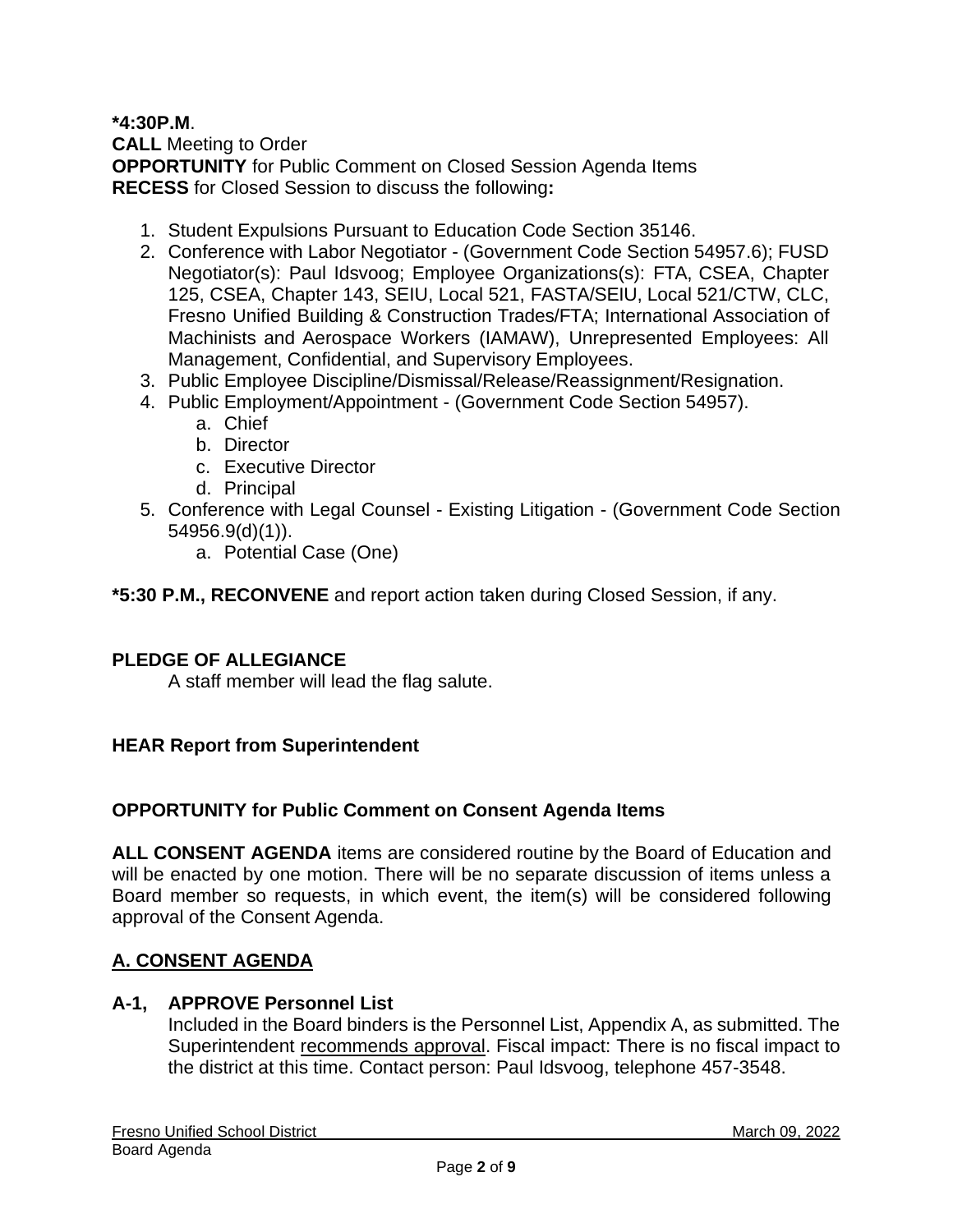# **A-2, ADOPT Findings of Fact and Recommendations of District Administrative Board**

The Board of Education received and considered the Findings of Fact and Recommendations of District Administrative Panels resulting from hearings on expulsion and readmittance cases conducted during the period since the February 16, 2022 Regular Board Meeting. The Superintendent recommends adoption. Fiscal impact: There is no fiscal impact to the district at this time. Contact person: Kim Mecum, telephone 457-3731.

#### **A-3, APPROVE Minutes from Prior Meetings**

Included in the Board binders are the draft minutes for the February 02 and February 16, 2022 Regular Board meetings. The Superintendent recommends approval. Fiscal impact: There is no fiscal impact to the district. Contact person: Dr. Robert G. Nelson, telephone 457-3884.

#### **A-4, APPROVE Graduation Agreements for the Class of 2022**

Included in the Board binders are four independent contractor services agreements and tentative schedules for the Class of 2022 graduation ceremonies. Agreements include facilities, health/safety, audio-visual services, staging, parking, additional seating, live-stream, and photography to host the graduation ceremony at three main sites: McLane Stadium, Save Mart Center, and the Saroyan Theatre for Fresno Unified graduates from the Class of 2022. Ceremonies will be held May 20, 2022, June 02, 2022, and June 06 - 08, 2022. The Superintendent recommends approval. Fiscal impact: Sufficient funds in the amount of \$263,864 are available in the Student Engagement budget. Contact person: Kim Mecum, telephone 457-3731.

#### **A-5, APPROVE the 2022 Ballot for the California School Boards Association Delegate Assembly**

Included for Board Member consideration is ballot material for candidates seeking election to the California School Boards Association (CSBA) Delegate Assembly for Subregion 10-B, Fresno County. Ballot materials included with this agenda item consist of a memorandum from CSBA, a copy of the ballot, a list of delegates in the region, and biological sketch forms for the candidates. The original signed ballot must be postmarked by the U.S. Post Office on or before Tuesday, March 15, 2022. The Board President recommends approval. Fiscal impact: There is no fiscal impact to the district at this time. Contact person: David Chavez, telephone 457-3566.

#### **A-6, APPROVE Memorandums of Understanding between Fresno Unified School District and Aspen Meadow Public School, Aspen Valley Prep Academy, Sierra Charter School and University High School** Included in the Board binders is a copy of the Memorandums of Understanding between Fresno Unified School District and the following charter corporate entities: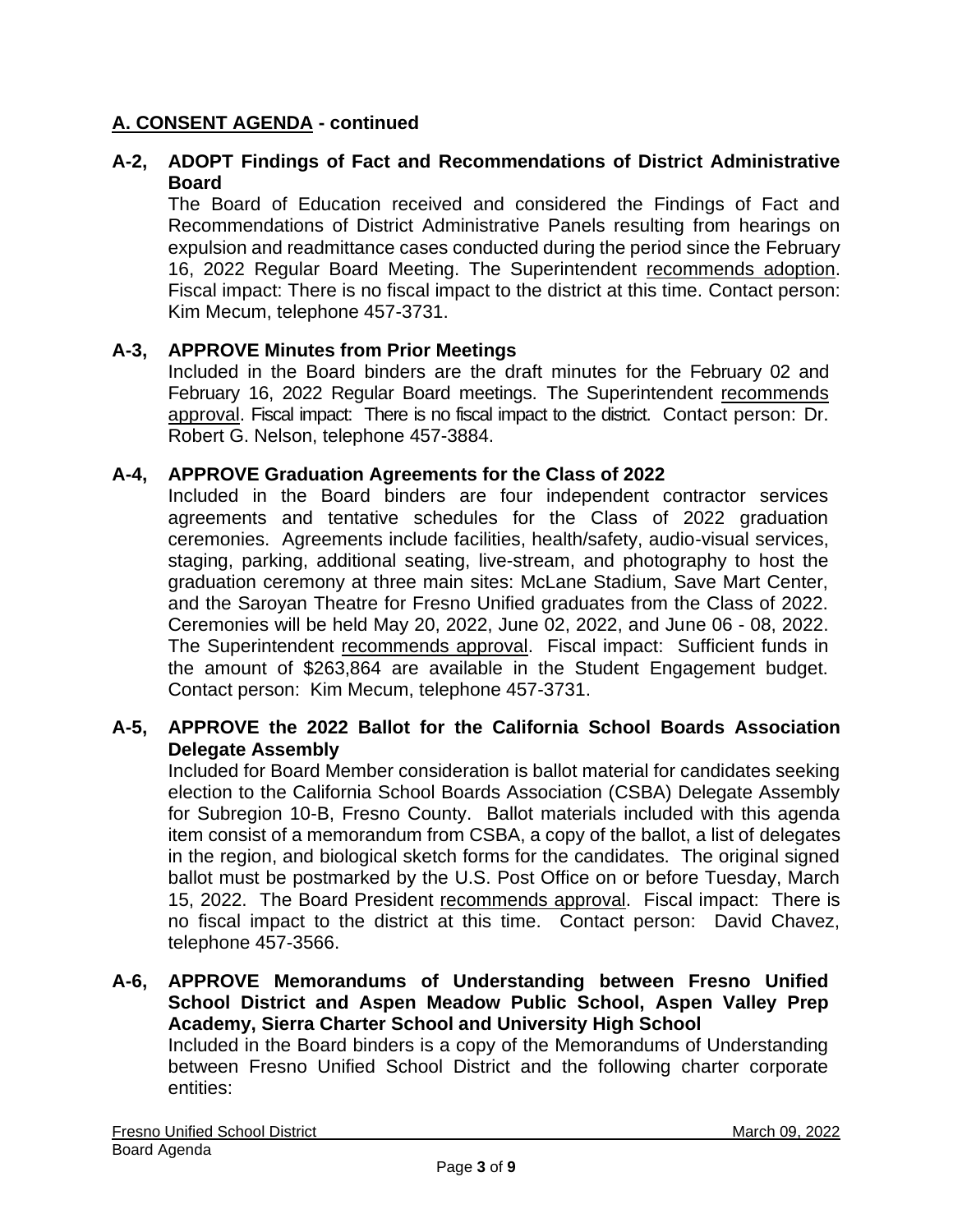- Aspen Public Schools Incorporated, which operates Aspen Valley Prep Academy and Aspen Meadow Public School;
- Sierra Charter School; and
- University High School

The Memorandum of Understanding details the relationship between the district, the charter corporate entity, and the charter school regarding operations, oversight, and monitoring. The Superintendent recommends approval. Fiscal impact: There is no fiscal impact to the district at this time. Contact person: Kim Mecum, telephone 457-3731.

# **A-7, APPROVE Contract with Certificated Retiree Frances Buelna-Szabo**

Included in the Board binders is a request to approve a contract with certificated retiree Frances Buelna-Szabo. This contract will provide various school sites with a total of 56 days of psychoeducational compliance assessment services. The term of this contract will begin March 10, 2022 through June 30, 2022. The Superintendent recommends approval. Fiscal impact: Sufficient funds in the amount of \$29,330 are available in the Special Education budget. Contact person: Kim Mecum, telephone 457-3731.

#### **A-8, APPROVE Addendum No. 4 to Master Agreement and Memorandum of Understanding and License Agreement for Fresno Unified School District Use of State Center Community College District (Fresno City College) Facilities**

Included in the Board binders and recommended for approval is Addendum No. 4 to the Master Agreement Establishing an Educational Partner Relationship between Fresno Unified and the Fresno City College (FCC) division of the State Center Community College District (SCCCD) to collaborate on the construction and use of the new FCC Science Building. Addendum No. 4 memorializes the agreement between Fresno Unified and FCC regarding use by Design Science of the FCC Science Building to be constructed. In 2017, the Board of Education approved reserving \$6 million in the General Fund to contribute to the cost of constructing the FCC Science Building to provide space for Design Science into the future. The Superintendent recommends approval. Fiscal impact: Sufficient funds in the amount of \$5 million are available in the General Fund. Contact person: Karin Temple, telephone 457-3134.

#### **A-9, APPROVE Renewal Agreement with Marsh & McLennan Agency**

Included in the Board binders is a renewal service agreement with Marsh & McLennan Agency for the provision of insurance consulting and brokerage services. The Superintendent recommends approval. Fiscal impact: Sufficient funds of \$168,000 are available in the district's Liability and Workers' Compensation Internal Service Funds. Contact person: Santino Danisi, telephone 457-6226.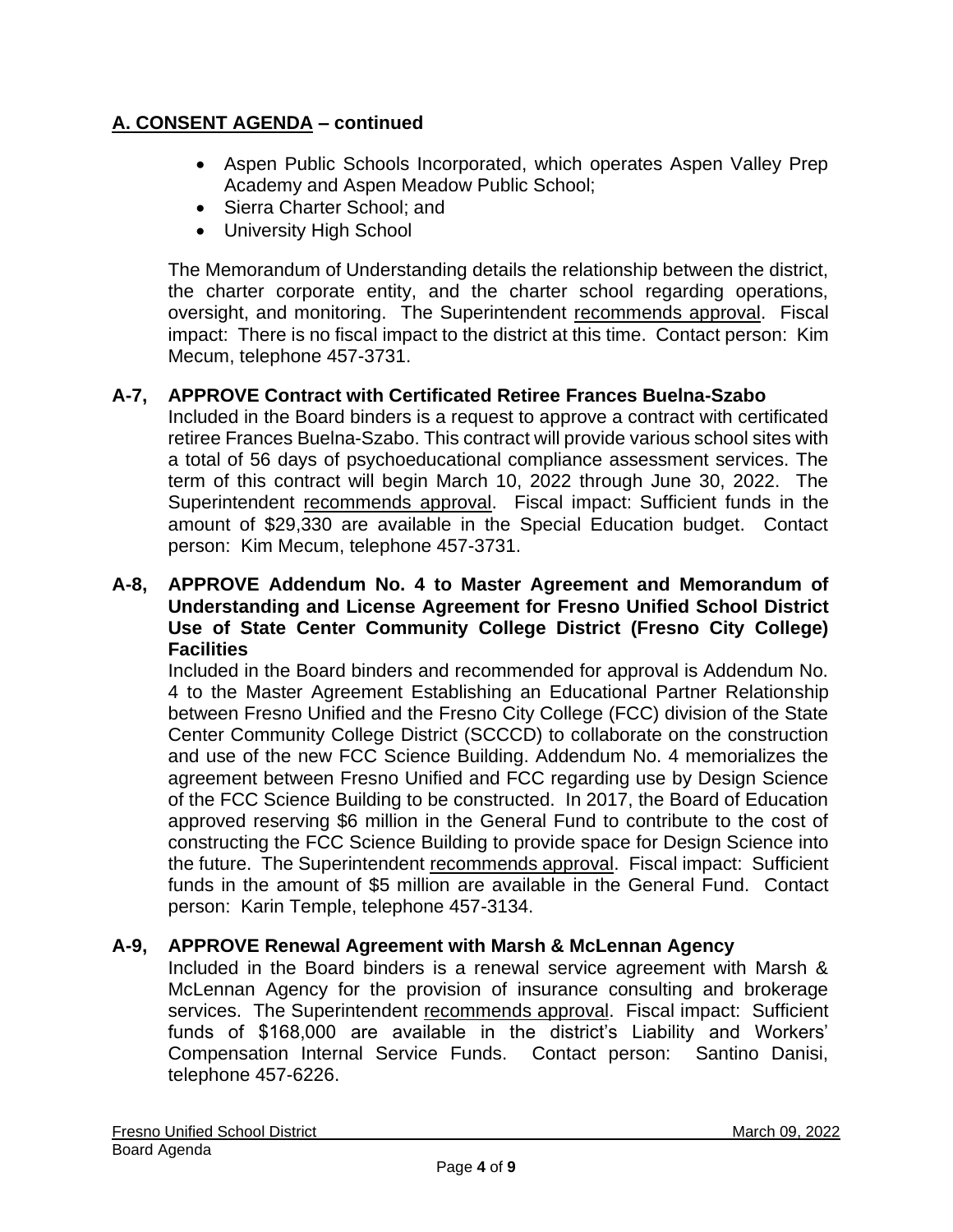**A-10, APPROVE Award of Bid 22-11, Sub-Rings for Wide Area Network Services** Included in the Board binders is information on Bid 22-11, to establish fixed lease pricing for logical sub-rings within the wide area network connecting 39 school sites to the central ring, the Fresno Unified Education Center, and the internet. This is the third and final phase to establish a fiber network across the district. The bid includes a 5-year term service agreement, with up to three 5-year extensions with subsequent reduced cost and addresses liquidated damages and performance provisions. Staff recommends award of a 5-year contract to the lowest responsive, responsible bidder: CVIN, LLC dba Vast Networks (Fresno, California) \$ 5,101,560. The Superintendent recommends approval. Fiscal impact: Sufficient funds in the amount of \$510,156 are available in the Technology Services Department E-Rate fund and \$4,591,404 will be provided through the Federal E-Rate Program. Contact person: Tami Lundberg, telephone 457-6104.

#### **A-11, APPROVE Award of Request for Proposal 22-12, Network Equipment and Professional Services for Internal Connections**

Included in the Board binders is information on Request for Proposal (RFP) 22- 12, to replace and/or upgrade network equipment across school sites and facilities. Request for Proposal (RFP) 22-12 allows for purchase of equipment to keep the network current like network switches, fiber modules, wireless access points, and uninterruptible power supplies. The RFP also allows for purchase of services to assist with design, engineering, and configuration of the firewall server cluster. Based on extensive review, staff recommends award to the most responsible and responsive proposer: Development Group, Inc., (Redding, CA) \$4,452,909. The Superintendent recommends approval. Fiscal impact: E-Rate eligible equipment is expected to be \$4,452,909. The district's portion at 15% should be \$667,936 and will be covered through the Information Technology Department E-Rate Fund and \$3,784,973 should be provided through the Federal E-Rate Program. Contact person: Tami Lundberg, telephone 457-6104.

# **A-12, APPROVE Use of Individual Piggyback Contracts**

Included in the Board binders is information regarding four piggyback contracts recommended for use during 2021/22 for efficient and cost-effective procurement in addition to piggyback contracts previously approved by the Board, to allow for expedited purchases related to student classroom materials, the district's LTE network, and district safety communication equipment. Use of piggyback contracts is allowed under Public Contract Codes 10299 and 20118 and is a procurement best practice that takes advantage of competitive pricing from a contract formally bid by another school district or public agency. The Superintendent recommends approval. Fiscal impact: Estimated annual expenditures for each piggyback contract (if utilized) are indicated on the backup material; funding will be determined on a project-by-project basis. Contact person: Karin Temple, telephone 457-3134.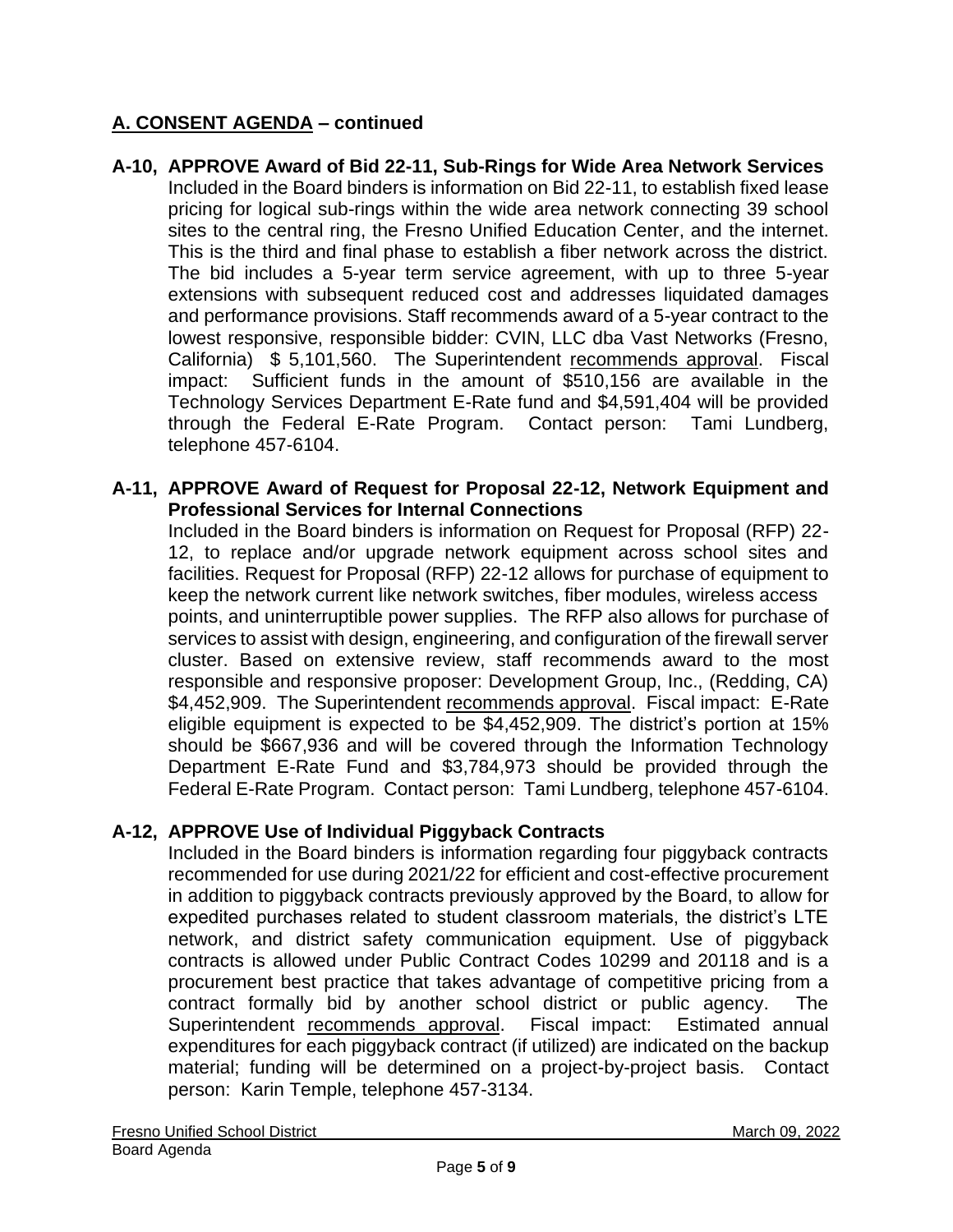#### **A-13, DENY Claim GL21-0907-6548**

Included in the Board binders is a Claim for Damages by Dominick Bererducci, case GL21-0907-6548. The Superintendent recommends that the claim be denied, and the matter referred to the district's Executive Director of Benefits and Risk Management for further handling. Fiscal impact: There is no fiscal impact to the district at this time. Contact person: Santino Danisi, telephone 457-6226.

#### **A-14, RATIFY an Addendum with PresenceLearning, Inc.**

Included in the Board binders is an addendum to an existing independent contractor services agreement with PresenceLearning, Inc. for \$1,188,450. PresenceLearning, Inc. has recruited an additional 12 Full-Time Equivalent Speech and Language Pathologists (SLPs) above the original contracted 20 SLPs. The term of this addendum began January 29, 2022 and will end June 30, 2022. Funding is available through the reduction of approved contracts for speech and language services. The Superintendent recommends ratification. Fiscal impact: Sufficient funds of 1,188,450 are available in the Special Education budget. Contact person: Kim Mecum, telephone 457-3731.

#### **A-15, RATFY Change Orders**

Included in the Board binders is information on Change Orders for the following projects:

|           | Bid 20-19, Fresno High School Career Technical Education (CTE) Building<br>Construction          |          |
|-----------|--------------------------------------------------------------------------------------------------|----------|
|           | Change Order 9 presented for ratification                                                        | \$62,850 |
| $\bullet$ | Bid 21-11, Edison High School Gymnasium Addition<br>Change Order 7 presented for ratification    | \$85,936 |
| $\bullet$ | Bid 21-35, Jackson Elementary School Multipurpose Building Reconstruction,<br>MPR Bldg.          |          |
|           | Change Order 2 presented for ratification                                                        | \$11,483 |
| $\bullet$ | Bid 21-46 Sections A, B, C, E, and F, Asphalt Pavement Rehabilitation at<br><b>Various Sites</b> |          |

- Change Order 1 Sections A, B, C, E, and F presented for ratification \$126,302
- Bid 21-46 Sections D and G, Asphalt Pavement Rehabilitation at Various **Sites** Change Order 1 Sections D and G presented for ratification \$0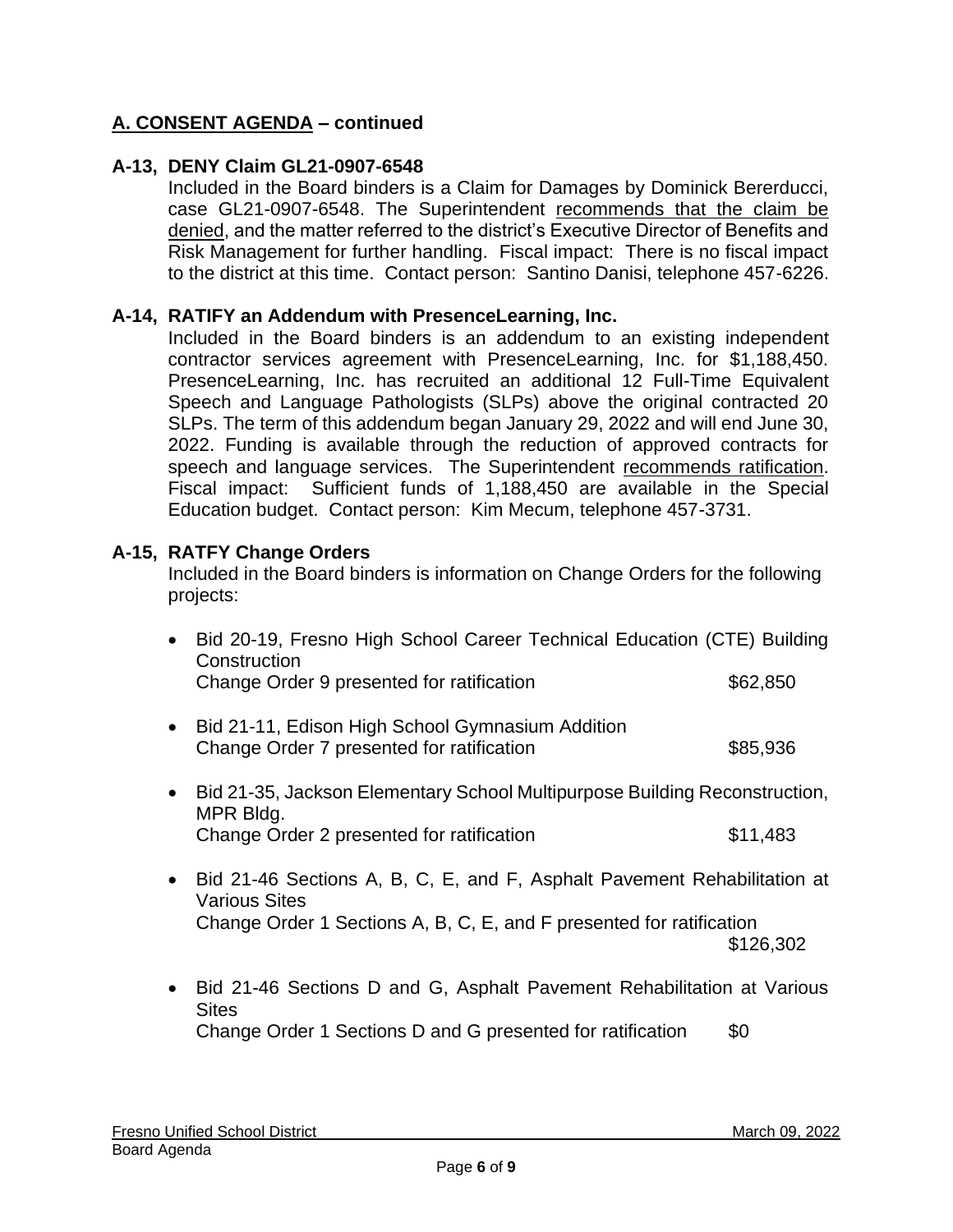- Bid 21-48 Section B, Playground Equipment Replacement at Webster and Winchell Elementary Schools Change Order 1 presented for ratification  $$2,148$
- Bid 21-53, Kratt and Leavenworth Elementary Schools Modular Classroom **Infrastructure** Change Order 1 presented for ratification  $$144,233$

The Superintendent recommends ratification. Fiscal impact: \$74,333 is available in the Measure X Fund for Bids 20-19 and 21-35; \$163,448 is available in the School Facilities Fund for Bids 21-11, 21-48B, and 21-53 (Leavenworth); \$126,302 is available in the Measure M Fund for Bid 21-46; and \$68,869 is available in the Developer Fee Fund for Bid 21-53 (Kratt). Contact person: Karin Temple, telephone 457-3134.

# **A-16, RATIFY Notices of Completion**

Included in the Board binders are Notices of Completion for the following projects, which have been completed according to plans and specifications:

- Bid 21-46 Sections A, B, C, E, and F, Asphalt Pavement Rehabilitation at Various Sites
- Bid 21-46 Sections D and G, Asphalt Pavement Rehabilitation at Various **Sites**

The Superintendent recommends ratification. Fiscal impact: Retention funds are released in accordance with contract terms and California statutes. Contact person: Karin Temple, telephone 457-3134.

#### **A-17, RATIFY Purchase Orders from December 01, 2021 through December 31, 2021, and Zero Dollar Contracts**

Included in the Board binders is information on purchase orders issued from December 01, 2021 through December 31, 2021. For the reported dates, no purchase orders are identified that may present a potential conflict of interest for an individual Board member. Please be advised that pursuant to Board Bylaw 9270, each individual Board member has a continuing duty to disclose and abstain from voting on any item where the potential for a conflict of interest exists. Also included for ratification is a list of zero-dollar contracts that specify terms but where no funds will be exchanged between Fresno Unified and other entities. The Superintendent recommends ratification. Fiscal impact: Funding is noted on the attached pages. Contact person: Karin Temple, telephone 457-3134.

#### **END OF CONSENT AGENDA (ROLL CALL VOTE)**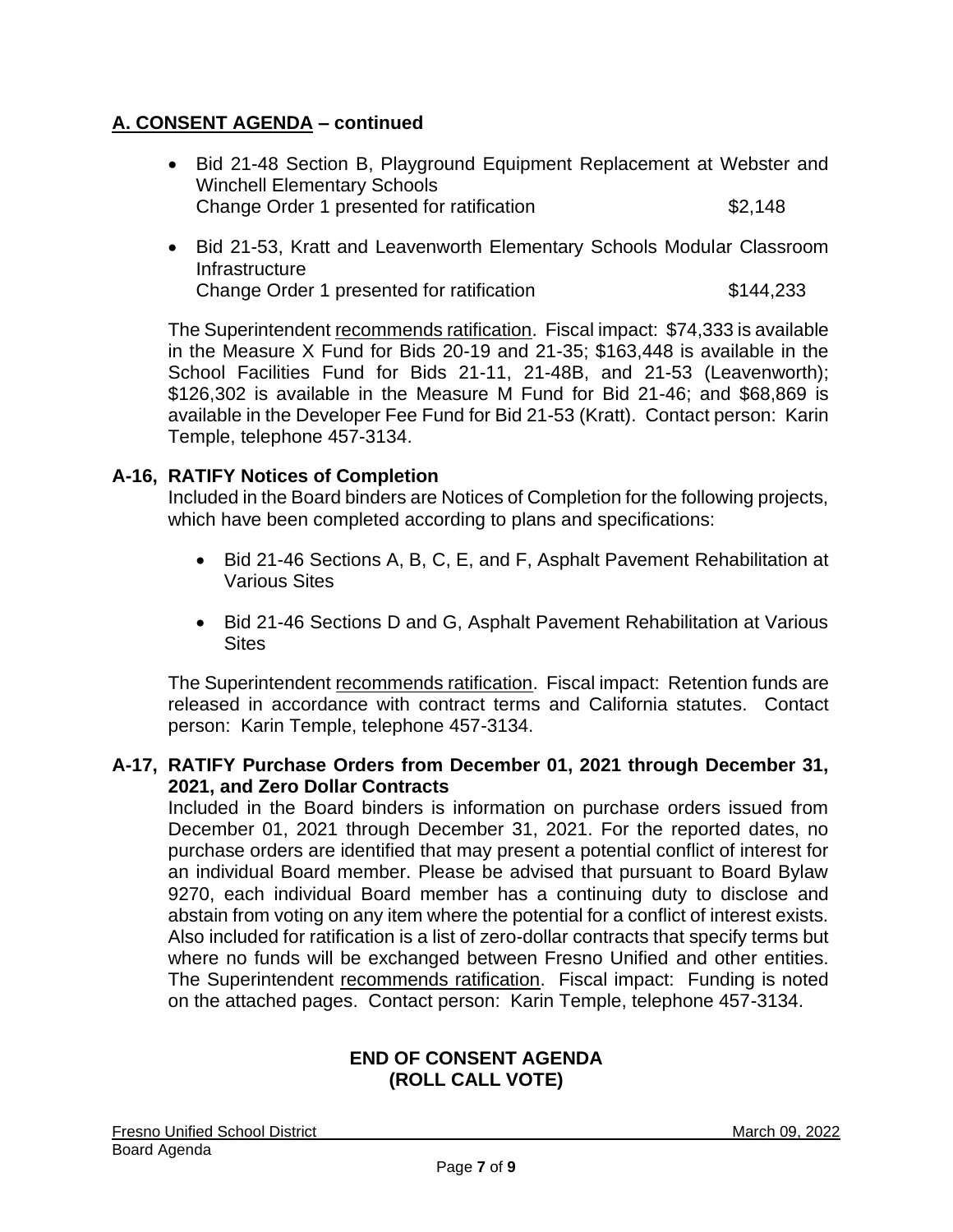# **B. CONFERENCE/DISCUSSION AGENDA**

# **\*6:15 P.M.**

# **B-18, DISCUSS and APPROVE the 2021/22 Second Interim Financial Report**

California school districts are required to approve interim financial reports twice each fiscal year. Fresno Unified School District's 2021/22 Second Interim Financial Report is presented for approval and reflects a positive certification of the district's financial condition. The report is based on the January 31, 2022 year-to-date revenue and expenditures as required by state law. The Superintendent recommends approval of the Second Interim Financial Report for submission to the County Superintendent of Schools. Fiscal impact: A positive certification reflects that the district's projected required reserve for 2021/22 meets the minimum for economic uncertainties (2%). Additionally, projections indicate a positive cash balance for the current year and two subsequent years. In addition, the support material reflects a multi-year projected budget for the Unrestricted General Fund and utilizes the state assumptions developed by the California County Superintendents Educational Services Association. Contact person: Santino Danisi, telephone 457-6226.

#### **\*6:30 P.M.**

# **B-19, PRESENT and DISCUSS the 2022/23 Strategic Budget Development**

The Board of Education has discussed the Governor's Proposed Budget and the potential impacts on Fresno Unified, as well as the strategic budget development process, at the following Board of Education meetings:

- January 19, 2022 February 16, 2022
- February 02, 2022

On March 09, 2022, staff and the Board will continue budget development discussions. Fiscal impact: Not available at this time. Contact person: Santino Danisi, telephone 457-6226.

# **C. RECEIVE INFORMATION & REPORTS**

#### **C-20, RECEIVE Proposed Revisions for Board Policies**

Included in the Board binders are proposed revisions for the following 9 Board Policies (BP):

- BP 0410 Nondiscrimination in District Programs and Activities
- BP 1312.3 Uniform Complaint Procedures
- BP 5111 Admission
- BP 5125 Student Records
- BP 5141.52 Suicide Prevention
- BP 5145.3 Nondiscrimination/Harassment